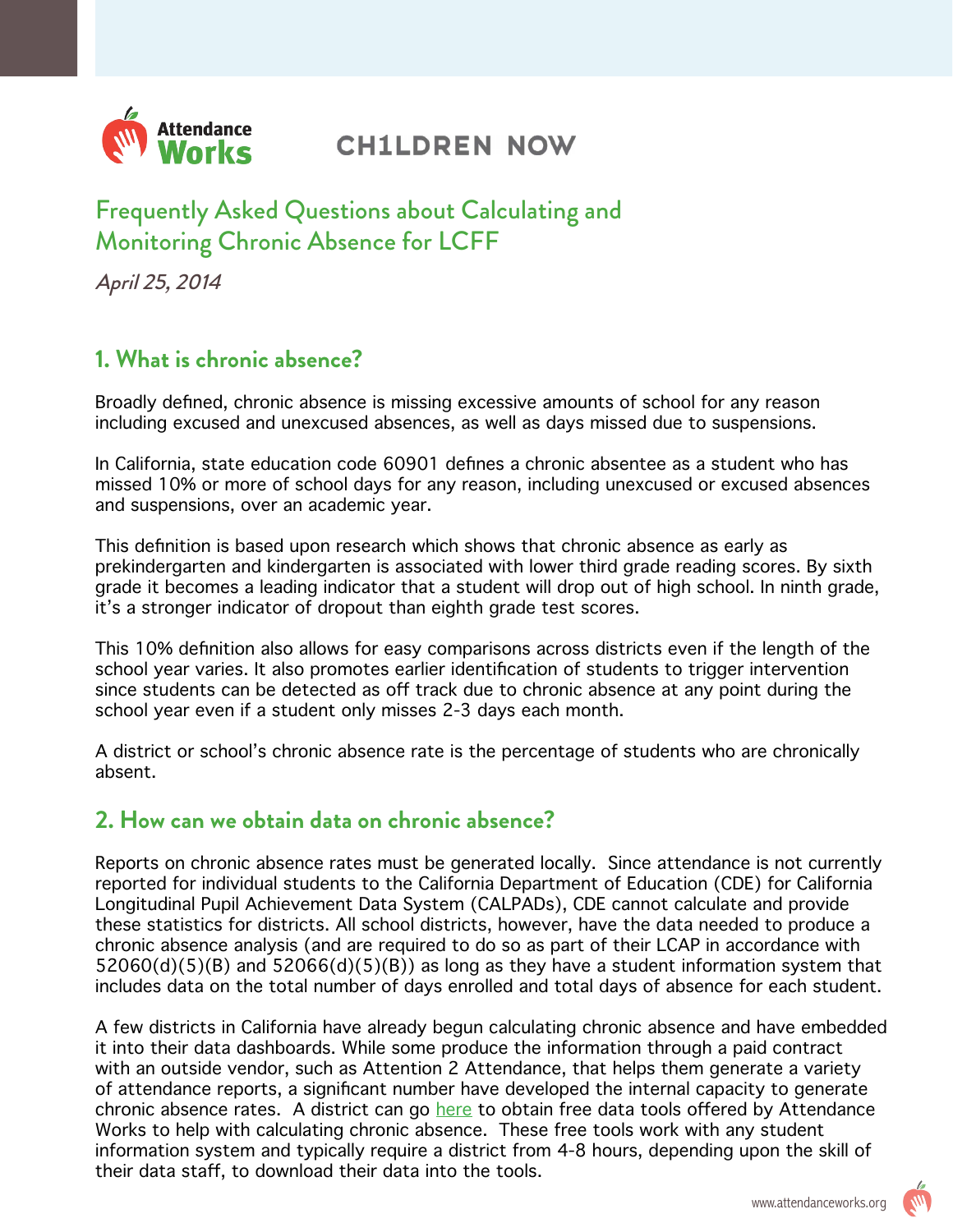Regardless of the approach used, districts should calculate chronic absence in accordance with EC 60901 (c)(1) which establishes a chronic absentee as a pupil absent on 10% or more of the school days in the school year, where the school days in the school year consists of the total number of days that the pupil is enrolled and that school is in session.

As part of your LCAP, it is important to document how you are tracking and calculating a day of attendance. Here are some questions to ask:

- Are you counting students as attending based upon the count taken for ADA?
- Are you translating periods into full day attendance (see Question 7 below for more information)?
- Is taking attendance an active process where teachers must affirmatively indicate that a child is in school in order for a student to be counted? Or is the data system set up to assume a child is present unless changed by the teacher or attendance clerk?
- What provisions are in place for ensuring the accuracy of data entry at school sites?

Keeping track of how attendance is collected, tracked and calculated will help you understand your baseline data so you can maintain the same methodology over time or note whether changes in rates are due to changes in your approach to measuring chronic absence.

#### **4. How do we address concerns about data accuracy?**

Data accuracy is a significant concern. Before publicly reporting on chronic absence, your district should review the data with school site administrators to ensure there are no problems with consistent data entry. If accuracy appears to be a challenge, invest time and resources in reviewing how data are collected and entered in order to clarify. You should also identify what is needed to improve data quality whether it is guidance, training, staffing or other investments.

#### **5. Is chronic absence different from truancy?**

Truancy and chronic absence are not the same. Truancy refers to unexcused absences and, under No Child Left Behind, is defined by each state. In California, truancy is defined (EC 48260.) as missing 3 days of school or being more than 30 minutes late to class without a valid excuse three times. It is a trigger for beginning legal procedures that could, if poor attendance persists, lead to legal action being taken to ensure a child and their family complies with state compulsory education laws. Once a child is detected as truant, state law (EC 48260.5.) requires a notice of truancy (NOT) to be sent to a student's family. If the NOT is issued three times, the school is required to hold a Student Attendance Review Team (SART) meeting to work with the child and family to develop an attendance plan. If poor attendance persists, the student is considered a habitual truant and can be referred to the School Attendance Review Board (SARB), probation department, or district attorney mediation program for more intensive intervention.

While these truancy provisions are extremely important, they can still overlook when children miss a lot of school but the absences are excused. Particularly when they are young, students can miss a considerable amount of school due to excused absences or the combination of excused and unexcused absence, and both result in the loss of funding through average daily attendance (ADA).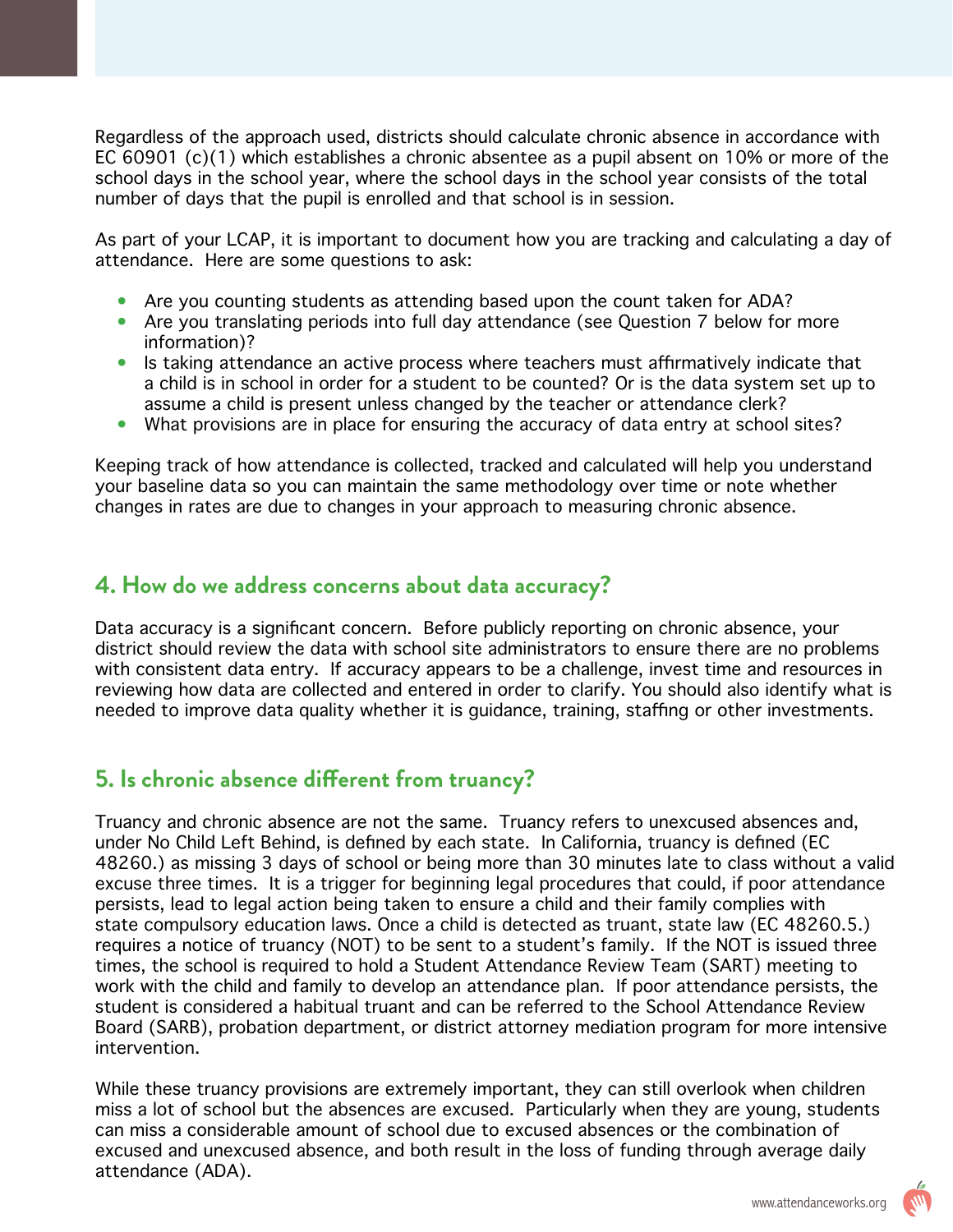While districts are not required to provide truancy data for the LCAP, districts could include truancy rates along with chronic absence and average attendance rates to help paint a more robust attendance picture. However, districts should be careful to explain how these measures are different from each other. Annual truancy rates can be obtained from the CDE website using Dataquest.

#### **6. Should we count suspensions as days absent?**

Yes, suspensions should be included in the calculation of chronic absence because a child who misses school due to suspension is still missing out on classroom instruction. Chronic absence occurs when a child misses more than 10% of instruction for any reason, including unexcused or excused absences and suspensions.

## **7. How should we translate "period" attendance to full-day attendance?**

If a district chooses to translate "period" to "day" attendance and then calculate chronic absence, be sure to note the methodology so that other readers of the Local Control Accountability Plan understand the data. While a "period" method of attendance accounting is beyond the requirements of LCFF, it is appropriate and provides a more accurate picture of missed instruction. That makes it even more useful for local identification and prevention efforts.

Since chronic absence is a measure of time on task, we recommend using the following method to define chronic absence: calculate the total periods missed over the total possible periods of attendance. If this exceeds 10%, the student should be considered chronically absent for purposes of the Local Control Accountability Plan State Priorities in EC 52060 and 52066. For example, if a student has 7 periods of instruction a day for five days a week – that is 35 periods a week or 350 periods every 10 weeks. If this student misses 35 periods or more in this ten-week period, he has crossed the threshold into chronic absence. The rationale is that this "period" method provides the most accurate picture of student's time spent out of the classroom.

This methodology recognizes that just counting the days where a middle or high school student is marked absent for a full day can too easily mask absences when students are skipping class, have doctor/dental appointments, arrive late or are pulled out early. In California, where funding is based on Average Daily Attendance, districts are likely to treat a student as "Present" for a full day as long as he or she is marked present for a single period because that is the requirement for "attendance" by the state for daily ADA. It also reflects the reality that in many middle and high schools, attendance is still not being taken consistently in every class.

#### **8. How should we handle highly mobile students in calculating chronic absence?**

If students transfer to one or more schools during the course of a single academic year, a key question is how to calculate and assign their absence rates. This is especially important given the high mobility rates among groups specifically named in the LCFF, particularly low-income students and students living in foster care.